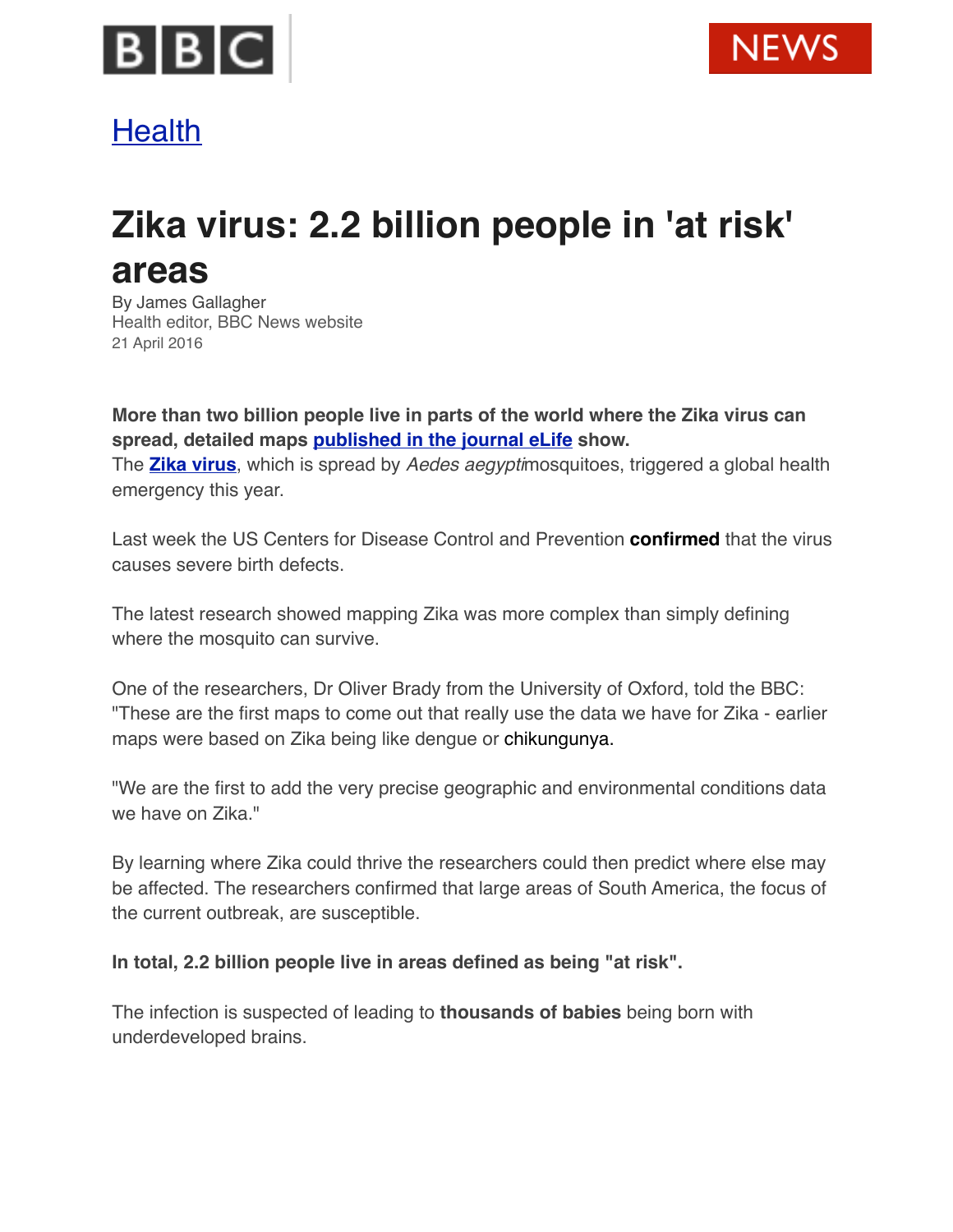

The at-risk zones in South America include long stretches of coastline as well as cities along the Amazon river and its tributaries snaking through the continent. And in the US, Florida and Texas could sustain the infection when temperatures rise in summer.

Dr Brady added: "Mosquitoes are just one condition needed for Zika to spread but there's a whole range of other ones. "It needs to be warm enough for Zika to replicate inside the mosquito and for there to be a large enough [human] population to transmit it."





Both Africa and Asia have large areas that could be susceptible to the virus, the researchers said.

However, the study cannot answer why large numbers of cases have not already been reported.